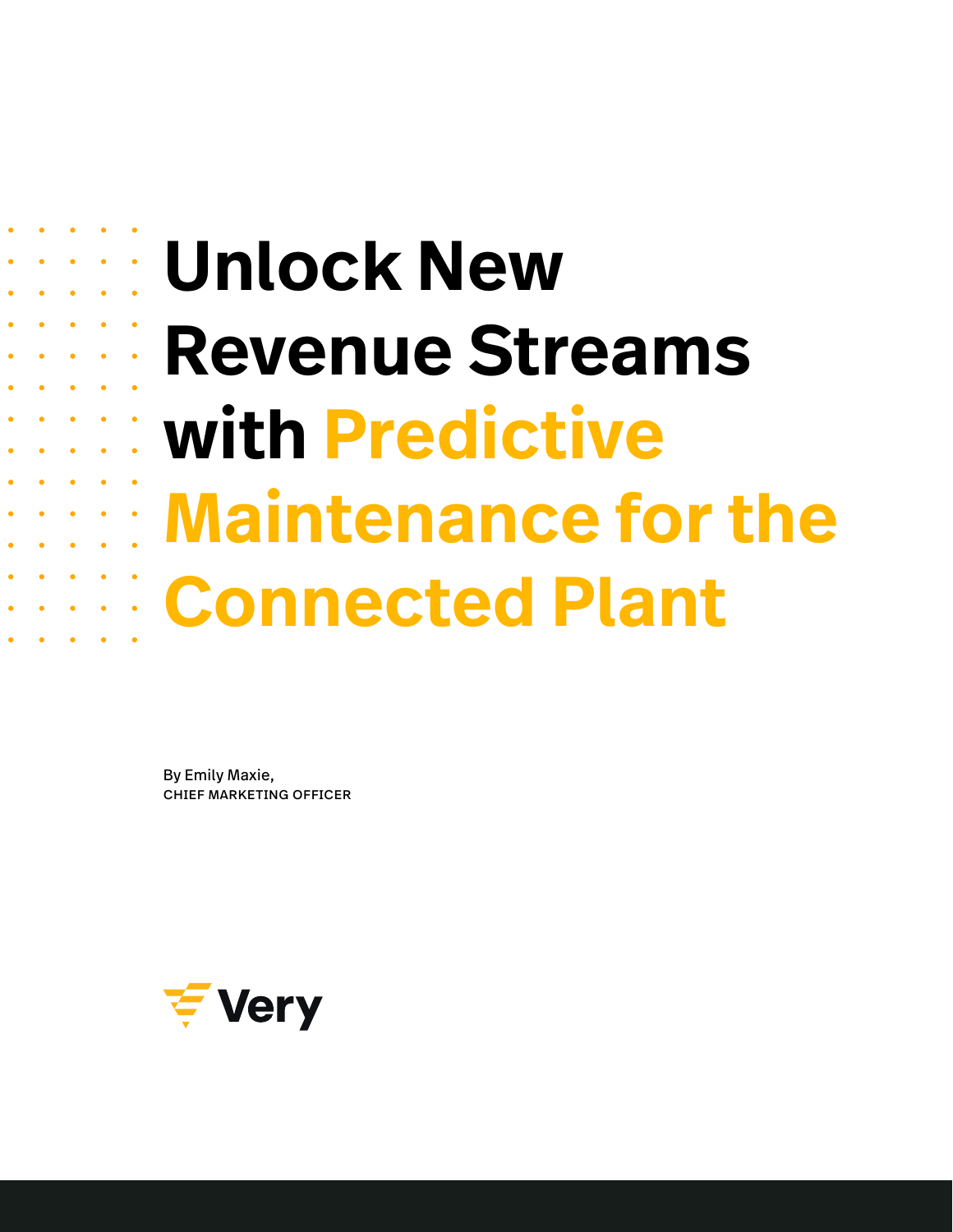Plant maintenance is like flossing. Everyone knows they should do it, but it's easy to deprioritize when there aren't any visible problems. Just like neglecting oral health can be costly in the long run, failing to do preventative plant maintenance can increase operating costs and the risk of unplanned shutdowns translating to millions of dollars in lost revenue. Downtime costs the average plant between [5 and 20 percent of its overall](https://www2.deloitte.com/us/en/insights/focus/industry-4-0/using-predictive-technologies-for-asset-maintenance.html)  [productive capacity](https://www2.deloitte.com/us/en/insights/focus/industry-4-0/using-predictive-technologies-for-asset-maintenance.html).<sup>1</sup> Unplanned downtime caused by equipment [failure costs industrial manufacturers \\$21 billion](https://partners.wsj.com/emerson/unlocking-performance/how-manufacturers-can-achieve-top-quartile-performance/) every year.<sup>2</sup> For years maintenance professionals have combined

quantitative and qualitative approaches to try to predict failures and mitigate downtime in their manufacturing facilities with limited success. New [industrial internet of things](https://www.verypossible.com/insights/how-industrial-iot-is-transforming-modern-manufacturing) (IIoT) tools improve on these methods using machine learning to take a more data-driven approach.

Converting to a predictive maintenance posture opens the door to optimize maintenance tasks in real-time and maximize the useful life of equipment while avoiding disruption to operations.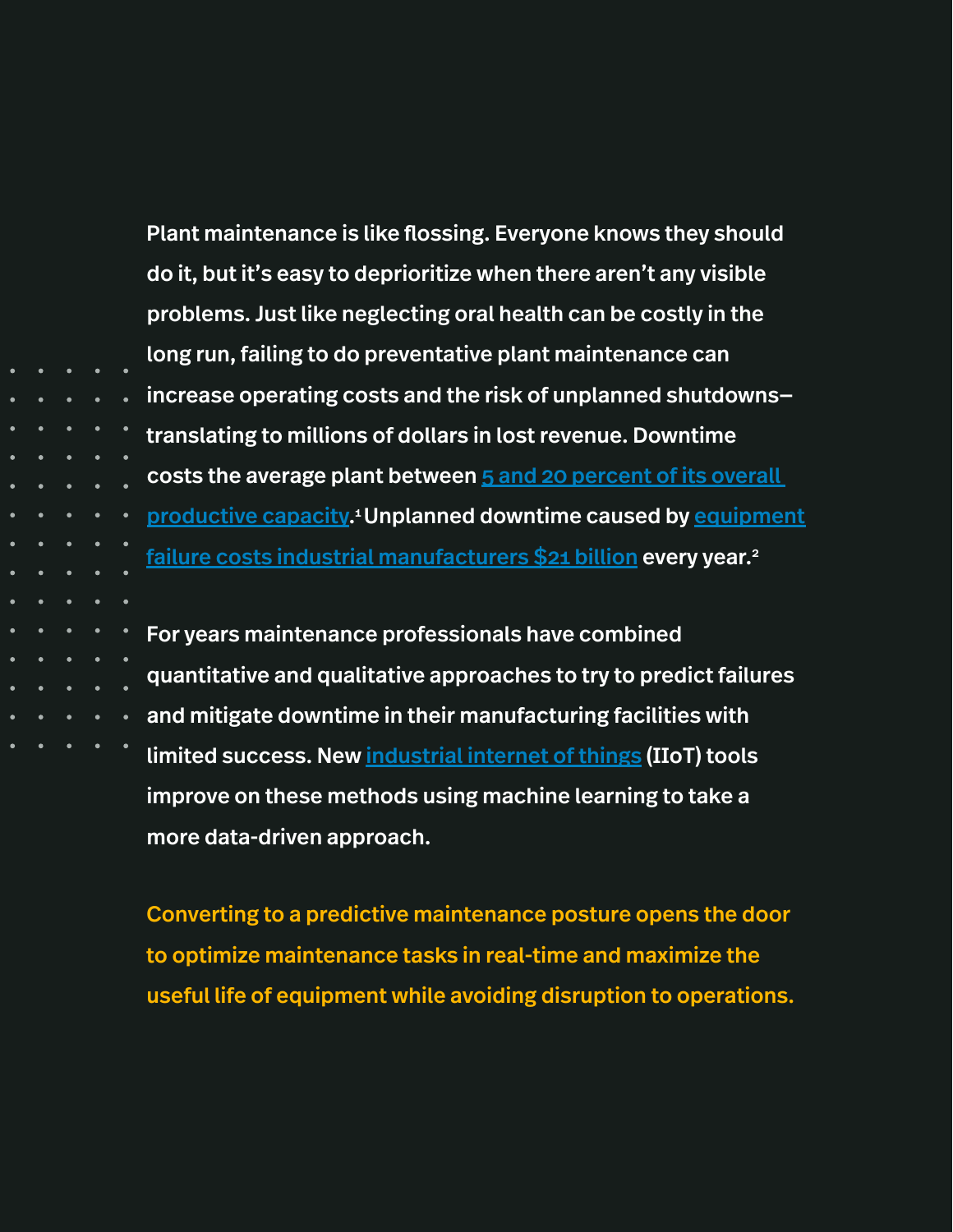## Types of Maintenance



#### **Reactive -**  $>55\%$  of systems

The reactive, break-fix approach only replaces components when they fail. This method can lead to crippling and expensive consequences. The unexpected downtime caused by failed equipment can lead to millions of dollars in lost revenue.



#### Preventative - [31% of systems](https://www1.eere.energy.gov/femp/pdfs/OM_5.pdf)

Regularly scheduled preventative maintenance is a more costeffective and time-efficient approach. This method addresses potential issues on a consistent schedule. However, if the equipment doesn't require maintenance, scheduled downtime can waste valuable resources. A conservative approach should be taken to prevent an unexpected failure because you don't know when that failure is likely to occur. However, servicing a machine too early wastes useful machine life, applies maintenance resources inefficiently, and increases the cost of doing business.



#### Predictive - [12% of systems](https://www1.eere.energy.gov/femp/pdfs/OM_5.pdf)

Knowing when a machine will fail maximizes the useful life of industrial parts while preventing unexpected downtime. Unfortunately, it is difficult to forecast with pinpoint accuracy through traditional methods. In an ideal case scenario, it's known exactly when a machine is due to fail and exactly which parts will fail, eliminating the time spent diagnosing the issue and reducing waste and risk in the process. Of course, perfection doesn't exist, but prediction comes close when enhanced with reliable data and the right ML algorithms. When an enhanced predictive system signals an impending machine failure, the maintenance team can schedule downtime as close to the event as possible to extract the remaining useful life from the machine.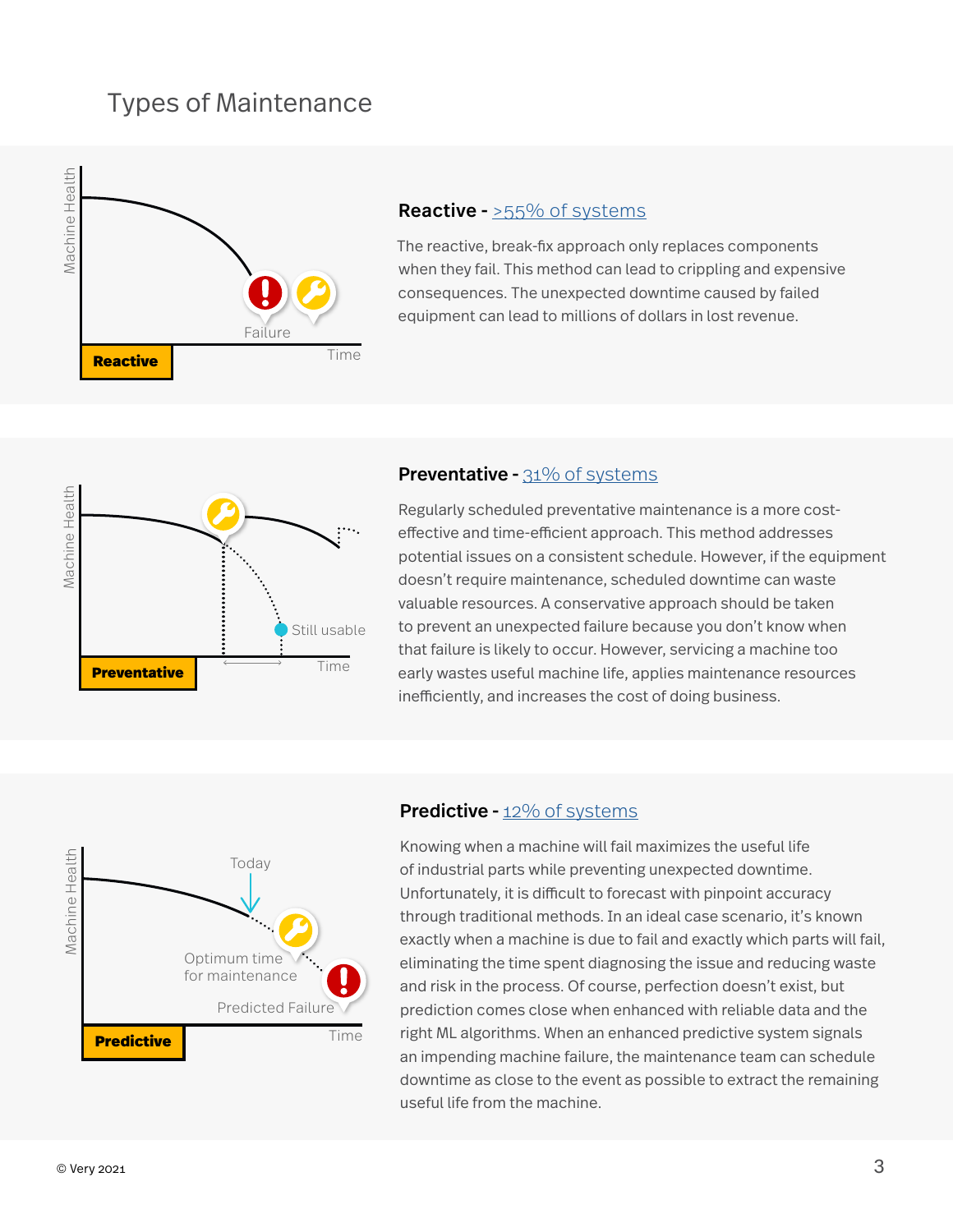## The ROI of Predictive Maintenance

When compared with preventative maintenance programs, the [US Department of Energy estimates](http://US Department of Energy estimates) that predictive maintenance could save at least an additional 8–12%—but, depending on the facility, these savings could exceed 30–40%. Independent surveys show that switching to a predictive maintenance program results in a 10x return on investment on average for industrial applications.<sup>3</sup>

If equipment fails unexpectedly, a company must undergo discovery, containment, and recovery before that piece of equipment can be brought back online. Troubleshooting and remediation incur significant operating costs over and above the associated capital equipment costs. Additionally, the company may accrue expenses due to reduced employee productivity and even supply chain disruption. Given this extensive list of expenses, it's unsurprising to find that the average cost of downtime is more than \$260,000 *per hour*. 4

## Addressing Problems with Predictive Maintenance

Leveraging data collected from IIoT devices, Very can begin to address a wide range of maintenance issues by using [machine learning](https://www.verypossible.com/services/machine-learning) to assume a preemptive posture. This, in turn, will help us achieve the ultimate goal: a highly efficient, productive plant.

At Very, [we focus on IoT.](https://www.verypossible.com/services) Each client has different goals, but we've found that most projects for industrial applications coalesce around a few key problems.

#### Common Issues Very Addresses:

- **Determine the Point of Failure.** We'll predict when a component has failed to minimize troubleshooting time and speed up repairs. Detecting failures also helps to forecast when in its lifecycle a part or machine is likely to fail.
- **Detect Incipient Failure.** We can use recorded [sensor data](https://www.verypossible.com/insights/how-is-data-science-used-in-manufacturing) to detect failures before they result in downtime by [training an ML model](https://www.youtube.com/watch?v=RmVWKLbLq2Y) to detect anomalies that likely indicate impending failure.
- Maximizing Remaining Useful Life. With the ability to predict the interval before a component fails, we can apply maintenance or replace components at precisely the correct times.

The more accurately we can predict when a part or a machine will fail, the easier it is to achieve maximum productivity and efficiency in the plant.

#### Typical Improvements:

- Eliminate non-essential maintenance tasks
- Monitor machine function with fewer resources
- Coach operators on optimal cost-performance behaviors

#### Optimized Workforce: Improved Machine Productivity: Reduced Risk:

- Predict productivity levels
- Maximize machine and part life
- Maintain peak overall equipment effectiveness

- Improve workplace safety
- Identify previously unknown variables
- Create predictable capacity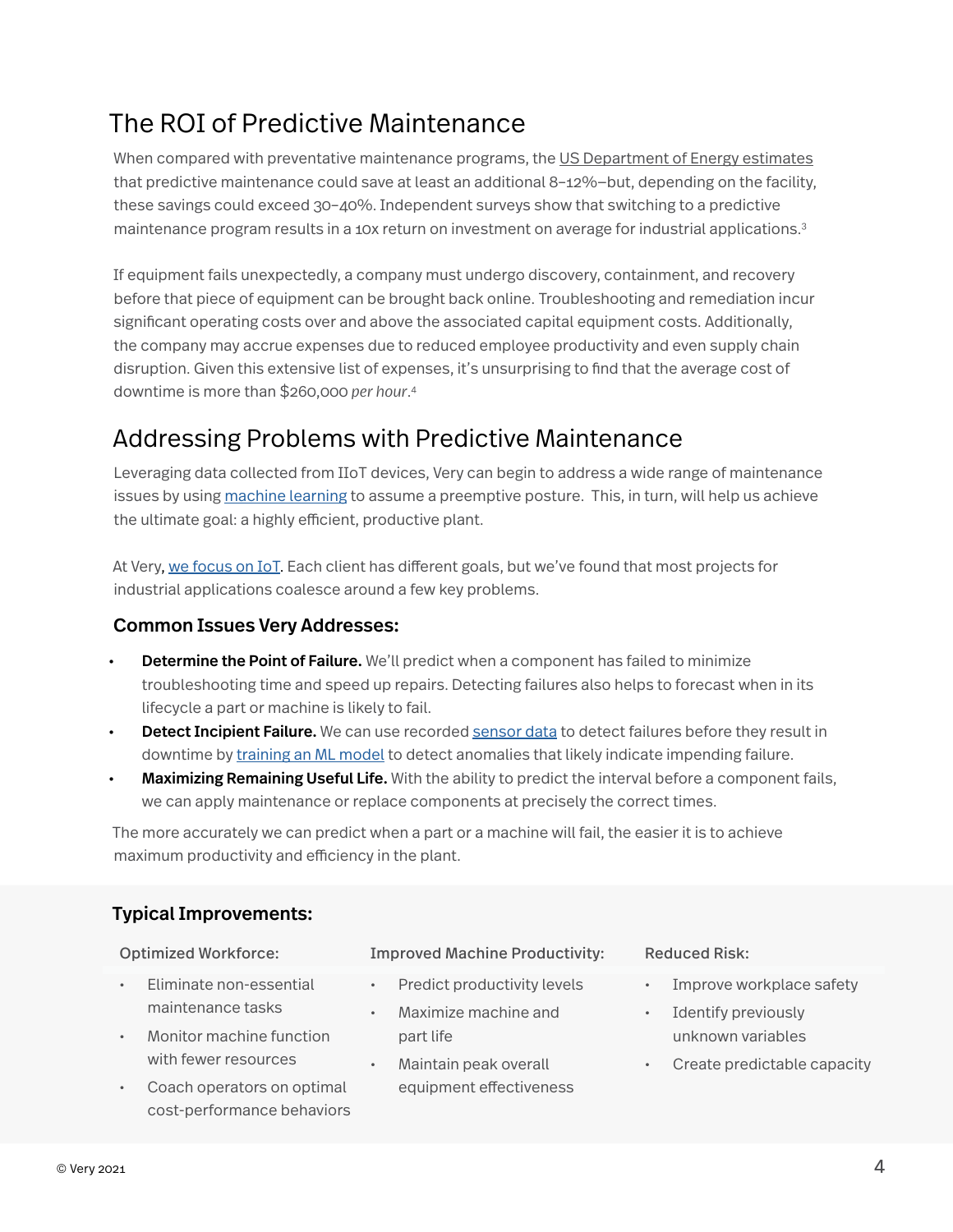## Succeeding with Predictive Maintenance

For predictive maintenance to succeed, three main aspects must be present: quality data, focused data filtering, and a well-defined context.

### Obtain High-Quality Data

First, you need quality data. Ideally, you want historical data that takes into account events that have, in the past, failed. Failure data needs to be compared against static features of the machine itself, including average use, general properties, and operating conditions. This is a particularly valuable opportunity for machine manufacturers who can utilize aggregate data from hundreds or thousands of machines to inform predictions.

### Find the Right Focus

While you will undoubtedly gather a lot of data, it is critical to focus on the right data. Getting hung up on extraneous information does little more than muddy the waters, deflecting attention away from what's most important. Instead, you should ask yourself: What failures are likely to occur? Which ones should be predicted? What happens when a process fails? Does it fail fast, or is it a slow breakdown over time?

#### Establish Context

Finally, take a close look at any other related systems and parts. Are there other components that are related to the failure? Can their performance be measured? How often do these measurements need to happen?

For best results, data collection needs to take place over an extended period of time. Shorter periods will narrow the field of possibilities and reduce the reliability of your insights. The time investment is worth it—quality data results in a more accurate predictive model.

Analyze the data and ask yourself or a trusted partner if it is possible to build a predictive model based on currently available information. It is crucial to have the proper context when looking at a problem, as only then do we have the ability to evaluate the predictions with some accuracy.

## Creating New Streams of Revenue

Using a predictive model optimizes the costs associated with plant maintenance while also allowing you to more accurately predict the available capacity of a plant at any given time. Remember that downtime costs the average plant between [5 and 20 percent of its overall productive capacity](https://www2.deloitte.com/us/en/insights/focus/industry-4-0/using-predictive-technologies-for-asset-maintenance.html), a potentially huge opportunity cost. With predictive maintenance, you can sell that additional capacity to new contracts. You can also adjust the timing of upcoming contracts based on scheduled maintenance windows to maintain your SLAs and optimize your downstream supply chain logistics.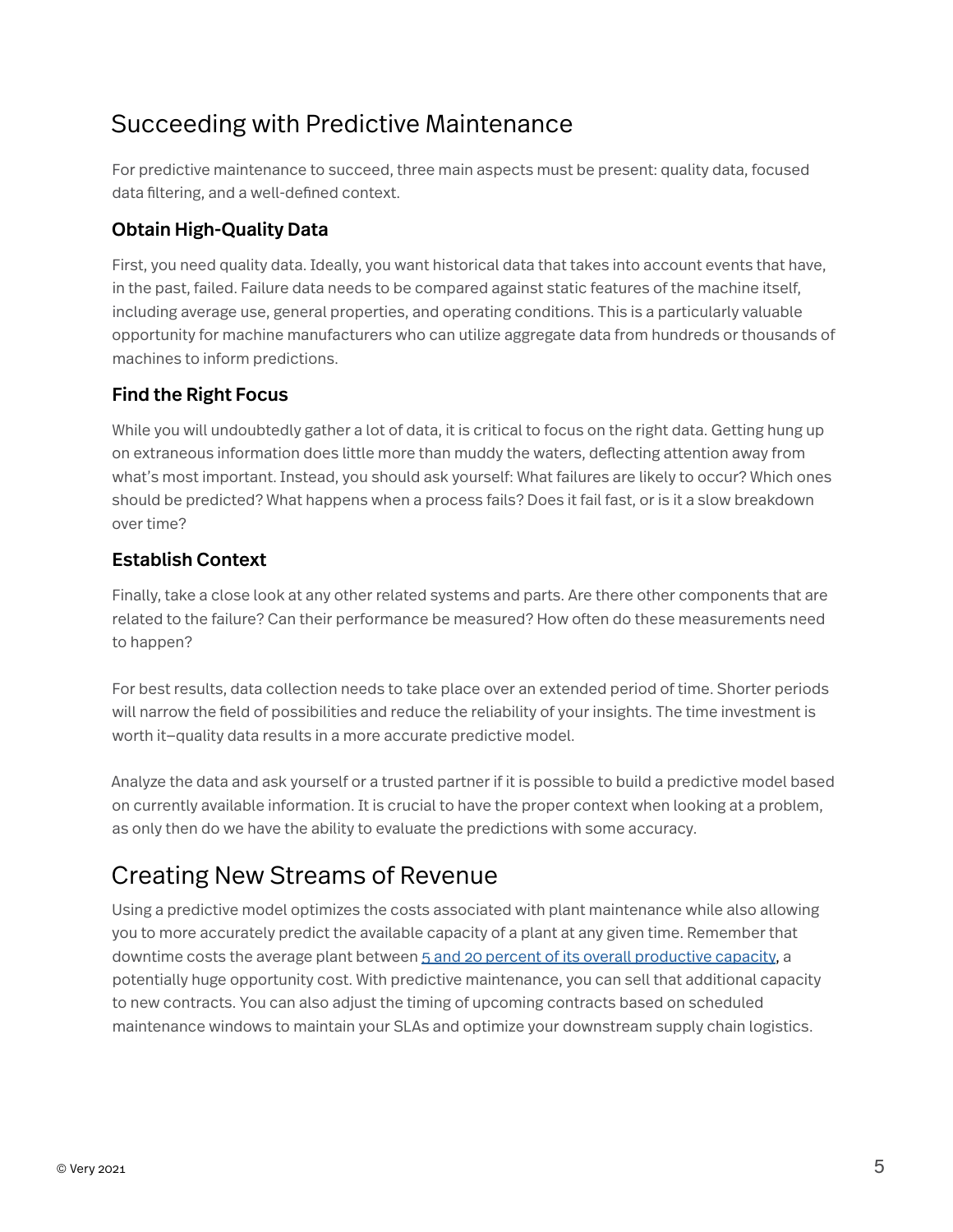## Responding to the Needs of Connected Plants

Additionally, data from predictive failure models could inform maintenance plans for the plants' suppliers if the data was owned or shared with that vendor. This sort of data sharing could lead to the next level of just-in-time provisioning for key consumables, wear parts, or other important maintenance items.

By gathering detailed data from inside the plants of their customers, a vendor could identify common failure modes, estimate the timing and volume of replacement parts needed by their customers, and share information back to the plants to inform their predictive maintenance models.



Vendors can also use this information to develop new products and solutions to mitigate or eliminate the most common failure modes—even monetizing them through one-off sales or bundling into subscription offerings. For example, a subscription that integrates monitoring using embedded IIoT devices with a just-in-time product or service delivery would provide a seamless experience for plant maintenance and ensure a more consistent source of business for the vendor. Spreading the expense out in smaller increments across the product's life also helps both the plant and vendor more easily navigate the procurement hurdles posed by large capital expenditures.

By connecting and sharing predictive maintenance information, plants and their vendors can eliminate many of the inefficiencies common in break-and-fix scenarios: tedious support tickets, long SLAs, slow troubleshooting, part supply logistics, and more. At the same time, plants and vendors will deepen their relationships and dramatically improve plant uptime.